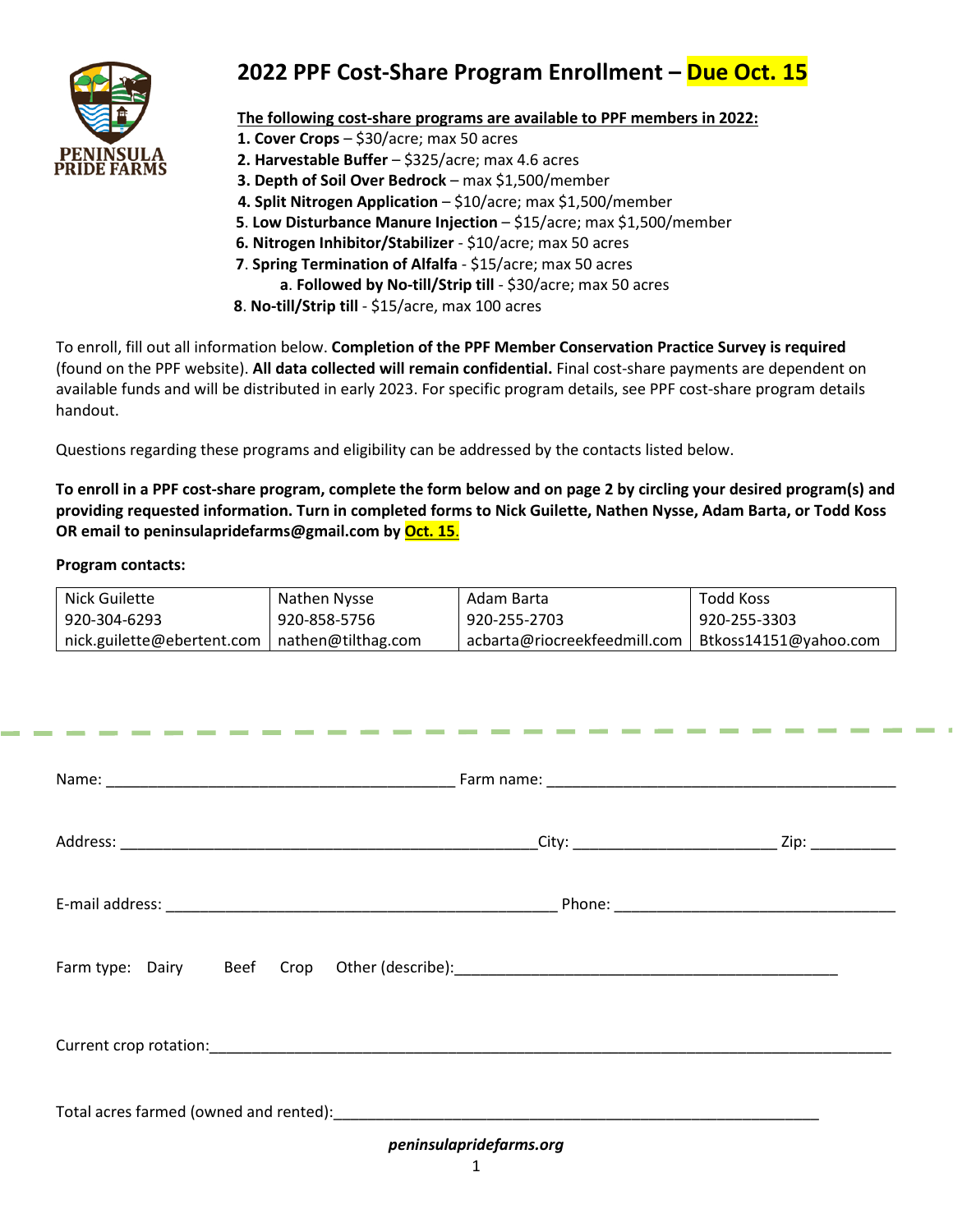## **Cost share program(s) enrollment** *(please circle programs you want to participate in and fill in requested information)*

| # acres enrolled (max 50)<br>Total # cover crop acres<br>Cover crop practices prior to 2022 (circle):<br>planted this year<br>No cover crop<br>Rye cover crop after corn/beans<br><b>Cover crops</b><br>Multispecies cover crops after wheat<br>Spring alternative cover crop<br>Interseeding<br>Approximate field location/crossroads for acres enrolled in cost share<br>Cover crop species planted, after what crop, and method of planting |                                                                                                       |                                   |                                  |                                |                                                                                                           |  |  |  |  |
|------------------------------------------------------------------------------------------------------------------------------------------------------------------------------------------------------------------------------------------------------------------------------------------------------------------------------------------------------------------------------------------------------------------------------------------------|-------------------------------------------------------------------------------------------------------|-----------------------------------|----------------------------------|--------------------------------|-----------------------------------------------------------------------------------------------------------|--|--|--|--|
|                                                                                                                                                                                                                                                                                                                                                                                                                                                |                                                                                                       |                                   |                                  |                                |                                                                                                           |  |  |  |  |
| Harvestable<br>buffer                                                                                                                                                                                                                                                                                                                                                                                                                          | # acres enrolled (max 4.6)                                                                            |                                   | Total # harvestable buffer acres |                                | Previous management (circle):<br>Row crop<br>Alfalfa or permanent pasture<br>Highly eroded area<br>Other: |  |  |  |  |
|                                                                                                                                                                                                                                                                                                                                                                                                                                                | <b>Approximate field location/crossroads</b>                                                          |                                   |                                  |                                |                                                                                                           |  |  |  |  |
|                                                                                                                                                                                                                                                                                                                                                                                                                                                |                                                                                                       |                                   |                                  |                                |                                                                                                           |  |  |  |  |
|                                                                                                                                                                                                                                                                                                                                                                                                                                                |                                                                                                       |                                   |                                  |                                |                                                                                                           |  |  |  |  |
|                                                                                                                                                                                                                                                                                                                                                                                                                                                |                                                                                                       |                                   |                                  |                                |                                                                                                           |  |  |  |  |
| over bedrock                                                                                                                                                                                                                                                                                                                                                                                                                                   | Depth of soil<br>Desired # acres to be<br>Person conducting depth of soil over bedrock test<br>tested |                                   |                                  |                                |                                                                                                           |  |  |  |  |
| Approximate location(s) of fields to be tested                                                                                                                                                                                                                                                                                                                                                                                                 |                                                                                                       |                                   |                                  |                                |                                                                                                           |  |  |  |  |
|                                                                                                                                                                                                                                                                                                                                                                                                                                                |                                                                                                       |                                   |                                  |                                |                                                                                                           |  |  |  |  |
| # acres enrolled (max 150)<br>Split nitrogen<br>application                                                                                                                                                                                                                                                                                                                                                                                    |                                                                                                       | Total # split N acres this year   |                                  |                                |                                                                                                           |  |  |  |  |
| <b>Dates of applications</b>                                                                                                                                                                                                                                                                                                                                                                                                                   |                                                                                                       | Rate of N applied per application |                                  |                                |                                                                                                           |  |  |  |  |
|                                                                                                                                                                                                                                                                                                                                                                                                                                                |                                                                                                       |                                   |                                  |                                |                                                                                                           |  |  |  |  |
| Low-disturbance manure injection                                                                                                                                                                                                                                                                                                                                                                                                               |                                                                                                       | # acres enrolled (max 100)        |                                  | Total # LDMI acres this year   |                                                                                                           |  |  |  |  |
| <b>Approximate field location/crossroads</b>                                                                                                                                                                                                                                                                                                                                                                                                   |                                                                                                       |                                   |                                  |                                |                                                                                                           |  |  |  |  |
|                                                                                                                                                                                                                                                                                                                                                                                                                                                |                                                                                                       |                                   |                                  |                                |                                                                                                           |  |  |  |  |
| Nitrogen Inhibitor/Stabilizer                                                                                                                                                                                                                                                                                                                                                                                                                  |                                                                                                       |                                   | # acres enrolled (max 50)        | year                           | Total # of nitrogen inhibitor/stabilizer acres this                                                       |  |  |  |  |
| Date of application(s)<br>Season applied (circle)<br>Spring<br>Summer<br>Fall                                                                                                                                                                                                                                                                                                                                                                  |                                                                                                       |                                   |                                  | Rate N applied per application |                                                                                                           |  |  |  |  |